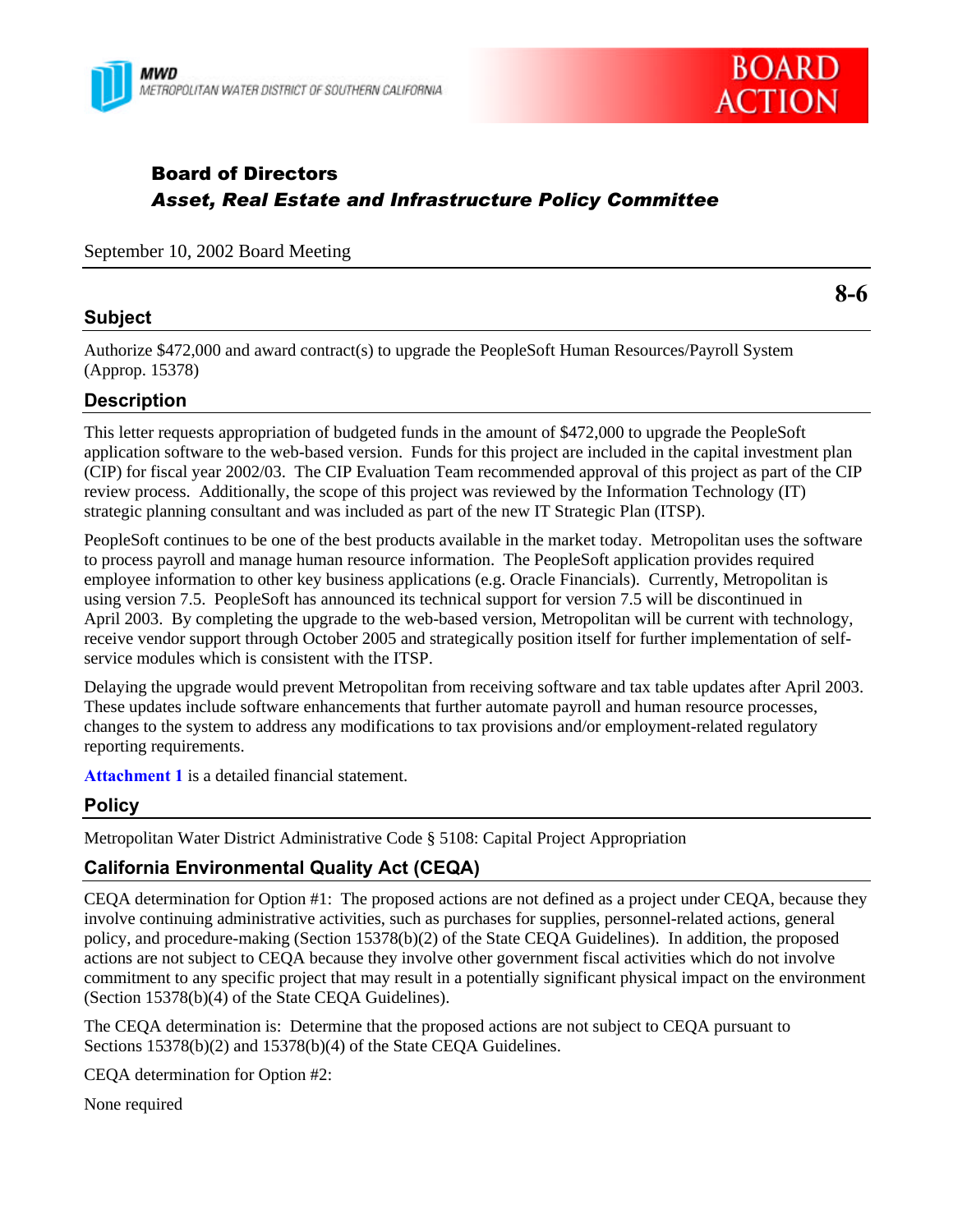# **Board Options/Fiscal Impacts**

### **Option #1**

Adopt the CEQA determination and

- a. Appropriate \$472,000; and
- b. Award contract(s) to upgrade PeopleSoft.
- **Fiscal Impact:** \$472,000

## **Option #2**

Defer Upgrade of PeopleSoft.

**Fiscal Impact:** An initial cost of approximately \$100,000 per year for internal maintenance of the PeopleSoft application. This includes continually updating system tables and software to keep current with regulatory tax and employment requirements. Over time, as regulatory requirements increase and the current version of PeopleSoft becomes more outdated, the annual cost of internal maintenance will escalate. This will necessitate a more costly upgrade to the then current version.

## **Staff Recommendation**

Option #1

8/15/2002 *Roy L. Wolfe Manager, Corporate Resources Date*

8/20/2002 *Ronald R. Gastelum Date*

*Chief Executive Officer*

**Attachment 1 – Financial Statement for the Information Technology Strategic Plan Program Implementation**

BLA #1800